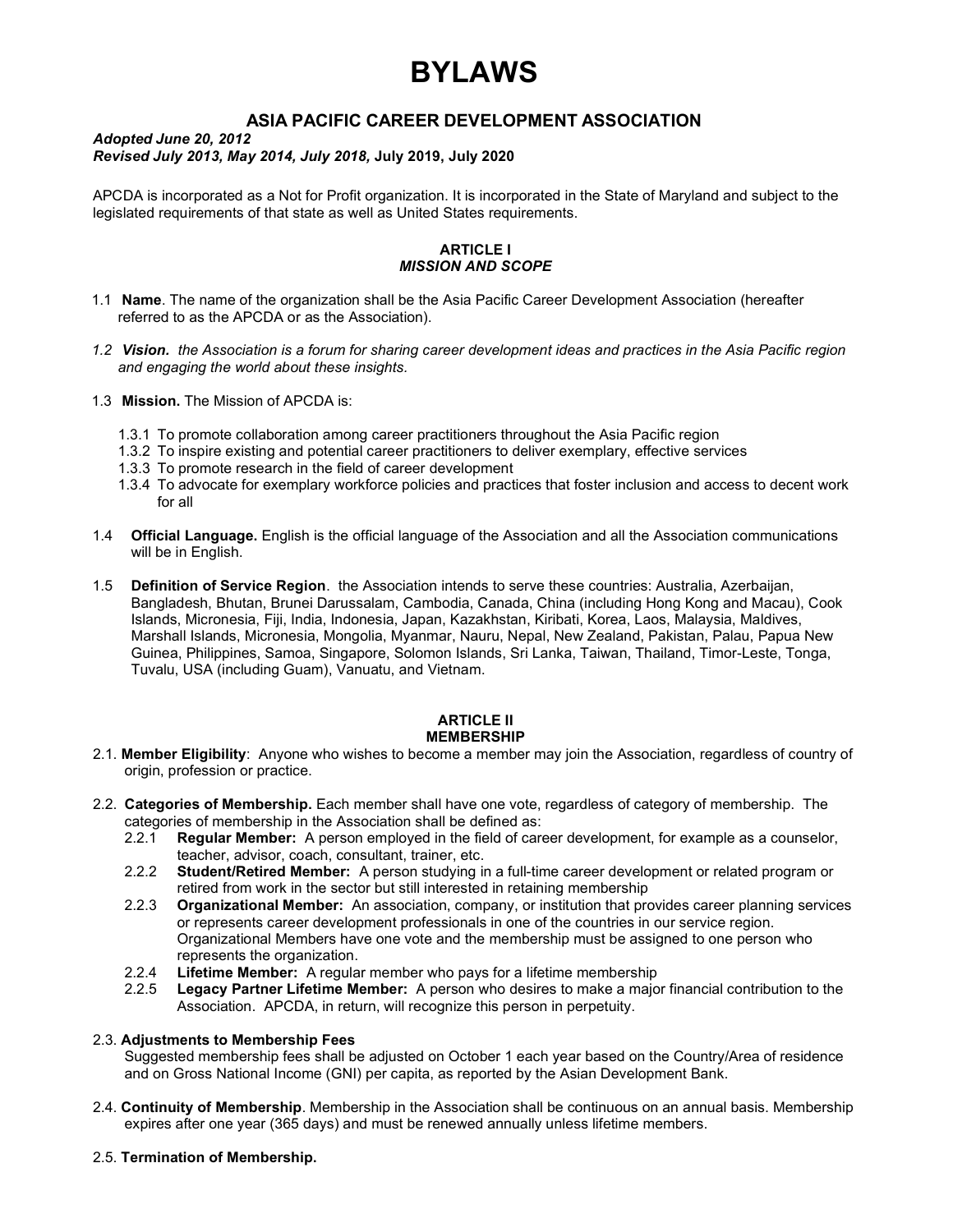Members may be dropped from membership for unethical behavior as defined in a code of ethics of a relevant career development association or for conduct that injures the Association or affects its reputation adversely. Members must be notified by the Board of the precise nature of the allegation and given an opportunity to present evidence on their own behalf before their membership can be terminated.

## **ARTICLE III GOVERNANCE**

- 3.1: Governing Bodies. The governing bodies of the Association shall be the Officers, Board of Directors, Committee Council, and Country/Area Council.
	- 3.1.1 Officers: The Officers of the Association shall be the President, President-Elect, immediate Past-President, Secretary, and Treasurer. The Executive Director shall be a non-voting member of the Officers. The Officers shall be chaired by the President.
	- 3.1.2 Board of Directors: The Board of Directors shall consist of the Officers, two members appointed by the Committee Council, and four members appointed by the Country/Area Council. The Board of Directors shall be chaired by the President.
	- 3.1.3 Committee Council: The Committee Council shall consist of the Chairs of the Committees. The Committee Council shall elect its own chair each year at their first meeting after October 1 and shall elect two representatives to the Board of Directors.
	- 3.1.4 Country/Area Council: The Country/Area Council shall consist of the representatives of each country or area (a part of a country) which is within our service area. The Country/Area Council shall elect its own chair each year at their first meeting after October 1 and shall elect four representatives to the Board of Directors.

# 3.2 Non-Governing Bodies.

- 3.2.1 Staff: The Board of Directors shall engage an Executive Director who shall be considered "staff," whether paid or unpaid. The Executive Director has the authority to engage other staff within the constraints of the budget.
- 3.2.2 Finance Council: The Finance Council shall consist of active members of the Association who have agreed to act as legal Agents of the Association within the country where the Association is incorporated. The members of the Finance Council shall take the titles /finance Council President, Finance Council Secretary, and Finance Council Treasurer so that they may represent themselves as holding positions of authority related to the finances of the Association and accept legal responsibility within the country in which Association is incorporated.

# 3.3 Responsibilities of the Leadership Bodies.

- 3.3.1 Board of Directors. The Board of Directors shall be the agency through which the policies of the Association shall be determined. The Board shall have the following powers and functions:
	- 3.3.1.1 To establish policies to govern the affairs of the Association.
	- 3.3.1.2 To act on recommendations from the members at the Annual Meeting.
	- 3.3.1.3 To grant or revoke Organizational and Individual membership.
	- 3.3.1.4 To act on the reports of the Committee Council and the Country/Area Council.

# 3.3.2 Officers.

- 3.3.2.1 The Officers may act on behalf of the Board of Directors between meetings of the Board.
- 3.3.2.2 The Executive Director shall be authorized to carry out the wishes of the Board and make decisions consistent with the Board's instructions in the process of conducting the business of the Association.
- 3.3.2.3 The Executive Director may hire other staff, with the approval of the Board of Directors.
- 3.3.3. Committee Council. The Committee Council shall coordinate the work of the committees, which advance the mission of the Association, as specified in the Policies and Procedures Manual. They shall report to the Board of Directors on their progress, concerns, and desired improvements.
- 3.3.4 Country/Area Council. The Country/Area Council shall assure that information about career services in each member country/area is provided to the public and that information about the Association's activities are disseminated to career professionals within member countries/areas.

# 3.3.5 Finance Council.

- **3.3.5.1** The members of the Finance Council are authorized to establish banking, investment, and credit accounts in the country where the Association is incorporated and to sign financial documents.
- 3.3.5.2 The members of the Finance Council shall annually Initiate a review of the financial actions of the Association in the past year to assure members that sound governance and due diligence has been exercised in the fiscal management of the Association funds. Members who conduct the financial review shall:
	- 3.3.4.1.1 have experience in financial management / accounting
	- **3.3.4.1.2** not hold positions of financial responsibility in the Association
	- **3.3.4.1.3** not be residents of the country in which the Association is incorporated.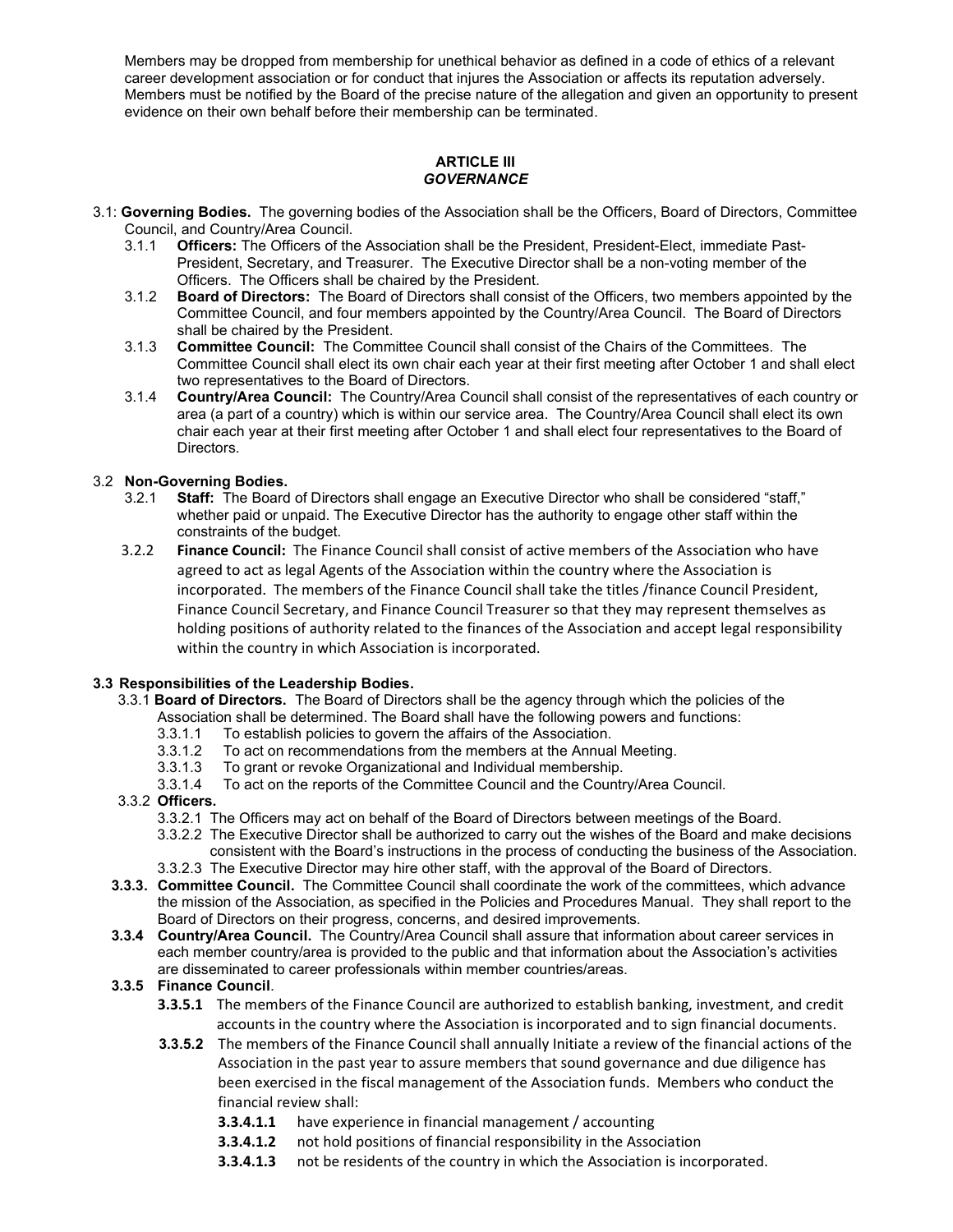## 3.4: Selection of Leadership.

- 3.4.1 The officers shall be elected as specified in Article IV.
- 3.4.2 Committee Chairs shall be selected by each committee, then submitted to the President for approval.
- 3.4.3 Country/Area Representatives shall be selected by members within a country/region, then submitted to the President for approval.
- 3.4.4 The Finance Council shall be active members who are residents of the country where the Association is incorporated and who have knowledge of financial practices in that country. They shall be selected by the Officers and approved by the President.
- 3.4.5 The Officers shall engage the Executive Director.

## 3.5. Terms of Office.

- 3.5.1 The President-Elect shall be elected annually and shall hold office for one year or until his or her successor is chosen.
- 3.5.2 The President-Elect shall succeed to the Presidency for a one-year term and then to Past-Presidency for a one-year term.
- 3.5.3 The President shall be ineligible to serve again as President-Elect or President for a period of two years following previous service in either office.
- 3.5.4 In the event of resignation, continued absence, illness, or death of any officer other than the President, the Board shall, by majority vote, elect a successor to serve. If the President-Elect is unable to assume the duties of President, the Board may, by majority vote, choose a member of the Board to serve as President until his or her successor takes office.
- 3.5.5 The Secretary, Treasurer, Committee Chairs and Country/Area Representatives shall serve for a period of two years.
- 3.5.6 The Secretary, Treasurer, Chairs, and Representatives may not serve in their respective offices for more than two consecutive terms. However, they shall become eligible for a position formerly held after a oneterm lapse in the continuity of office.
- 3.5.7 The Finance Council shall have no specific term limits.
- 3.6. Sanction and Removal from Office. Any member of the leadership, including Officers, may be removed from office for engaging in conduct prejudicial to the best interest of the Association or for repeated failure to perform their duties and responsibilities.

### 3.7. Meetings of the Governing Bodies.

- 3.7.1 Each body is to meet at least annually.
- 3.7.2 Meetings may be held at the call of the President or the Council Chair, or of a majority of the members of the body.
- 3.7.3 At least 50 percent of the Members of the Bodies constitutes a quorum.
- 3.7.4 Meetings of the body may occur in person or alternate media.
- 3.7.5 Votes may be taken in person or electronically.

### ARTICLE IV NOMINATIONS AND ELECTIONS

## 4.1 Elections.

- 4.1.1 The Board sets an annual election schedule.
- 4.1.2 Procedures for the election process shall be defined in the Policies and Procedures Manual.
- 4.1.3 Ballots shall be sent and collected by email.

## 4.2 Nominations.

- 4.2.1 Members shall be nominated or shall self-nominate for office as specified in the Policies and Procedures Manual.
- 4.2.2 A call for nominations shall be published in an official publication of the Association at least 30 days prior to the elections.

### ARTICLE V ANNUAL MEMBER MEETING

5.1 The Association shall hold a Members Annual Meeting at a time and place fixed by the Board. Written notice of the annual meeting shall be sent to the membership no less than two months prior to the meeting time. The Association may hold other meetings at a time and place fixed by the Board. The Board shall give reasonable notice to the membership of any Association meeting.

#### 5.2 Quorum.

Quorum at the Annual Members Meeting shall be at least 5% of the members in good standing.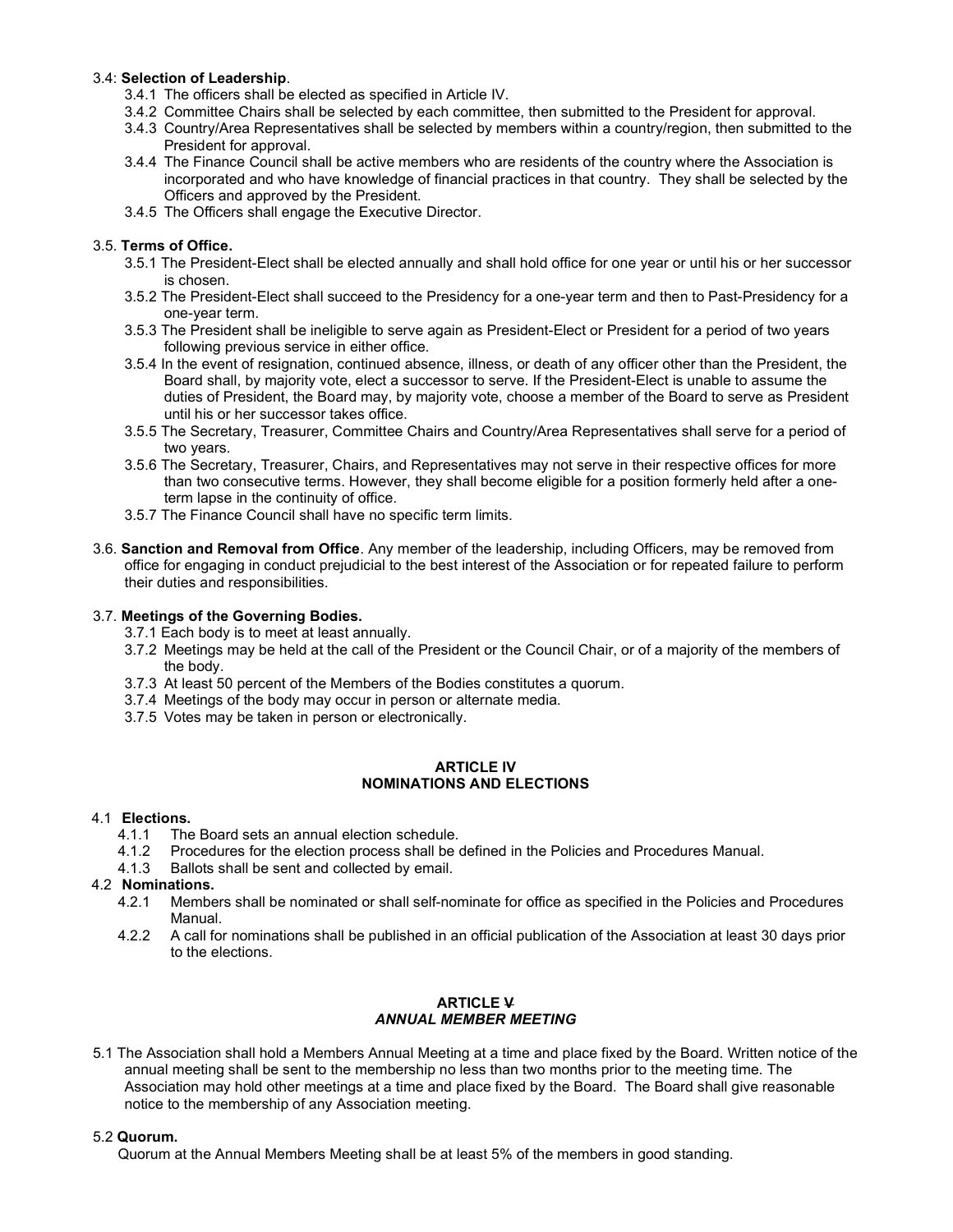### 5.3 Powers of the Members at the Annual Meeting.

- 5.3.1 Act on recommendations of the Board.
- 5.3.2 Review policies established by the Board.
- 5.3.3 Act on reports of the Board, Committee Council, and Country/Area Council.
- 5.3.4 Elect members of the Nominations and Elections Committee
- 5.3.5 Review amendments to the Bylaws as presented by the Board in accordance with Article VIII.
- 5.3.6 Present amendments to the Bylaws and vote on them in accordance with Article VIII.
- 5.3.7 Present information or raise issues of concern related to their own Country/Area or the Association.

#### 5.4 Emergency Action.

In an emergency and on recommendation of two-thirds vote of the Board, business may be presented by mail or email ballot to the membership. Such ballots shall be taken by the Secretary of the Association and shall have the same effect as if said action had taken place at the Annual Meeting.

### ARTICLE VI COMMITTEES AND SPECIAL INTEREST GROUPS

6.1 Committees. The committees and special interest groups of the Association are determined by the Board as required and are defined in the Policies and Procedures Manual:

#### ARTICLE VII FINANCES

### 7.1 Dues and Special Assessments.

7.1.1 Annual dues for all classes of membership shall be established by the Board.

- 7.1.2 The Board may specify the way dues and assessments shall be collected.
- 7.2 Salaried Employees or Management Services Agreement. The Board may authorize the employment of such staff or management company as may be necessary to fulfill the objectives of the Association and set compensation for such employees or management company.
- 7.3 Fiscal Year. The fiscal year of the Association shall be October 1<sup>st</sup> through September 30th.
- 7.4. Finance Council. In compliance with laws related to incorporation in the United States, the Finance Council shall monitor fiscal responsibilities.
- 7.5. Annual Audit. Before the financial records are presented to the Board at the end of the fiscal year, the Finance Council shall review these documents. Their report shall be transmitted to the Board with any recommendations that may be appropriate.
- 7.6. Reporting of Association Financial Condition. A full report on the financial condition of the Association and any official commitments shall be made available to the membership upon written request.

### ARTICLE VIII **AMENDMENTS**

- 8.1 Amendments. These Bylaws may be amended from time to time by the membership in accord with either of the following methods:
	- 8.1.1 A proposed amendment may be presented at the Annual Meeting by the Board or by any member, provided that in the case of an individual the proposed amendment shall be presented over the signatures of at least 5 voting members of the Association. All such proposed amendments shall be presented in writing to the Secretary of the Association at least 30 days prior to the Annual Meeting. They shall be reviewed by the Bylaws Committee and emailed to the membership at least 15 days prior to the Annual Meeting.
	- 8.1.2 An amendment also may originate at an Annual Meeting. A two-thirds majority vote by the members in attendance is required to approve the amendment and to be forwarded to the general membership for approval.
- 8.2 Adoption. A proposed amendment as presented in either A or B above shall be considered adopted if approved by a majority of those members of the Association voting via email ballot.

# ARTICLE IX RULES OF ORDER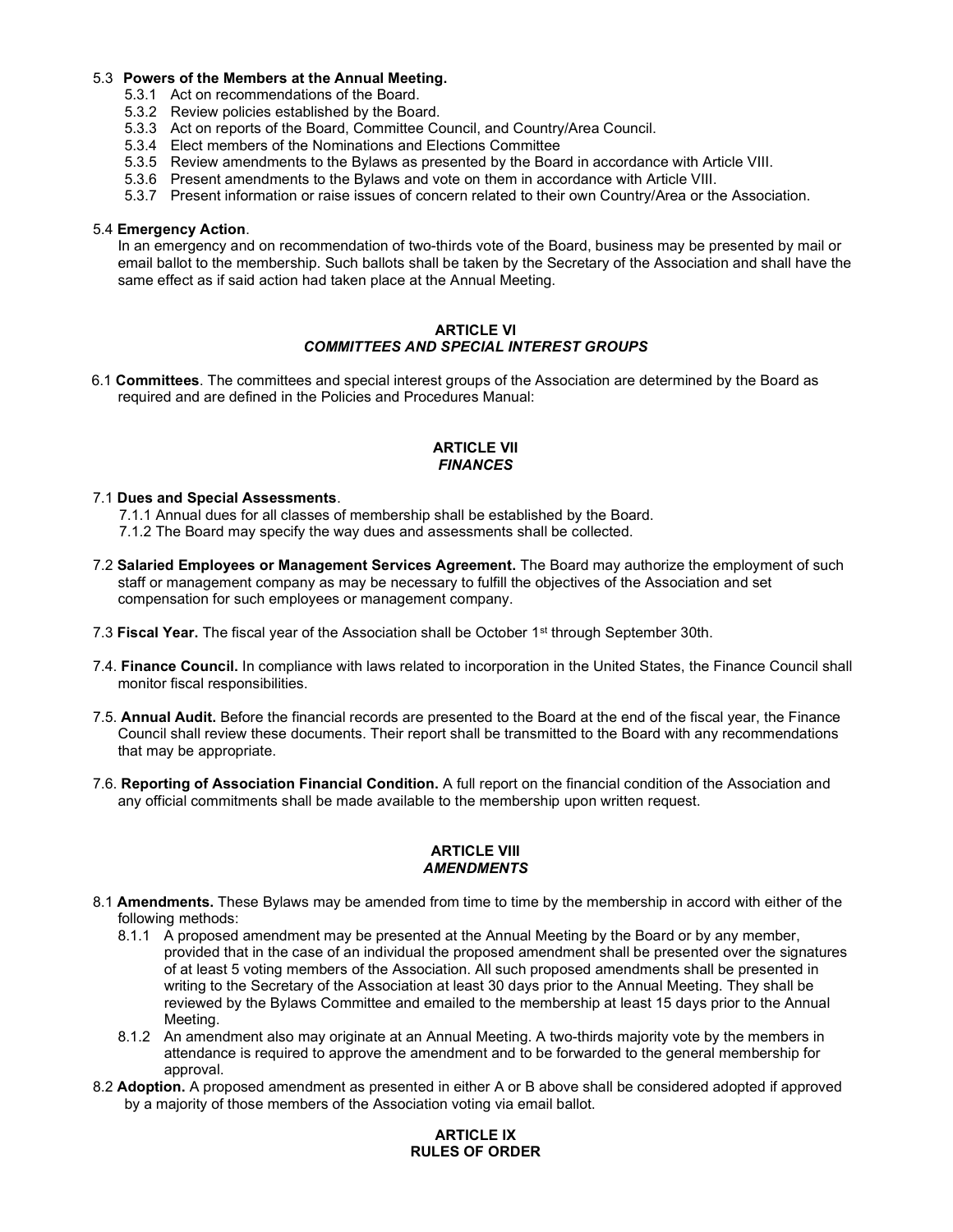- 9.1 Rules of Order. shall be determined by the Board as required
- 9.2. Unbiased Language. In all official Association communication and publications, unbiased language shall be used, as described in the Policies and Procedures Manual
- 9.3 Discrimination. the Association opposes discrimination against any individual based on age, culture, disability, ethnicity, race, religion/spirituality, creed, gender, gender identity and expression, sexual orientation, marital/partnership status, language preference, socioeconomic status, any other characteristics not specifically relevant to job performance.

#### Article X Conflicts of Interest

- 10.1: Purpose. The purpose of the conflicts of interest policy is to protect this tax-exempt Association's interest when it is contemplating entering into a transaction or arrangement that might benefit the private interest of an Officer or leader of the Association or might result in a possible excess benefit transaction. This policy is intended to supplement but not replace any applicable laws governing conflicts of interest applicable to nonprofit and charitable Associations.
- 10.2: Definitions.
	- 1.2.1 Interested Person. Any member of the leadership, which includes Officers, Council Members and Staff, is an interested person.
	- 1.2.2 Financial Interest. A person has a financial interest if the person has, directly or indirectly, through business, investment, or family:
		- 1.2.2.1 An ownership or investment interest in any entity with which the Association has a transaction or arrangement,
		- 1.2.2.2 A compensation arrangement with the Association or with any entity or individual with which the Association has a transaction or arrangement, or
		- 1.2.2.3. A potential ownership or investment interest in, or compensation arrangement with, any entity or individual with which the Association is negotiating a transaction or arrangement.
	- 1.2.3 Compensation includes direct and indirect remuneration as well as gifts or favors that are not insubstantial.
- 10.3: Procedures
	- 10.3.1 Duty to Disclose

In connection with any actual or possible conflicts of interest, an interested person must disclose the existence of the financial interest and be given the opportunity to disclose all material facts to the leadership.

10.3.2. Determining Whether a Conflict of Interest Exists

After disclosure of the financial interest and all material facts, and after any discussion with the interested person, he/she shall leave the board or council meeting while the determination of a conflict of interest is discussed and voted upon. The remaining board or council members shall decide if a conflict of interest exists.

- 10.3.3. Procedures for Addressing Conflicts of Interest
	- 10.3.3.1. An interested person may make a presentation at the board or council meeting, but after the presentation, he/she shall leave the meeting during the discussion of, and the vote on, the transaction or arrangement involving the possible conflicts of interest.
	- 10.3.3.2. The chairperson of the board or council shall, if appropriate, appoint a disinterested person or committee to investigate alternatives to the proposed transaction or arrangement.
	- 10.3.3.3. After exercising due diligence, the board or council shall determine whether the Association can obtain with reasonable efforts a more advantageous transaction or arrangement from a person or entity that would not give rise to a conflict of interest.
	- 10.3.3.4. If a more advantageous transaction or arrangement is not reasonably possible under circumstances not producing a conflict of interest, the board or council shall determine by a majority vote of the disinterested directors whether the transaction or arrangement is in the Association's best interest, for its own benefit, and whether it is fair and reasonable. In conformity with the above determination it shall make its decision as to whether to enter into the transaction or arrangement.
- 10.3.4. Violations of the Conflicts of Interest Policy
	- 10.3.4.1. If the board or council has reasonable cause to believe a leader has failed to disclose actual or possible conflicts of interest, it shall inform the leader of the basis for such belief and afford the leader an opportunity to explain the alleged failure to disclose.